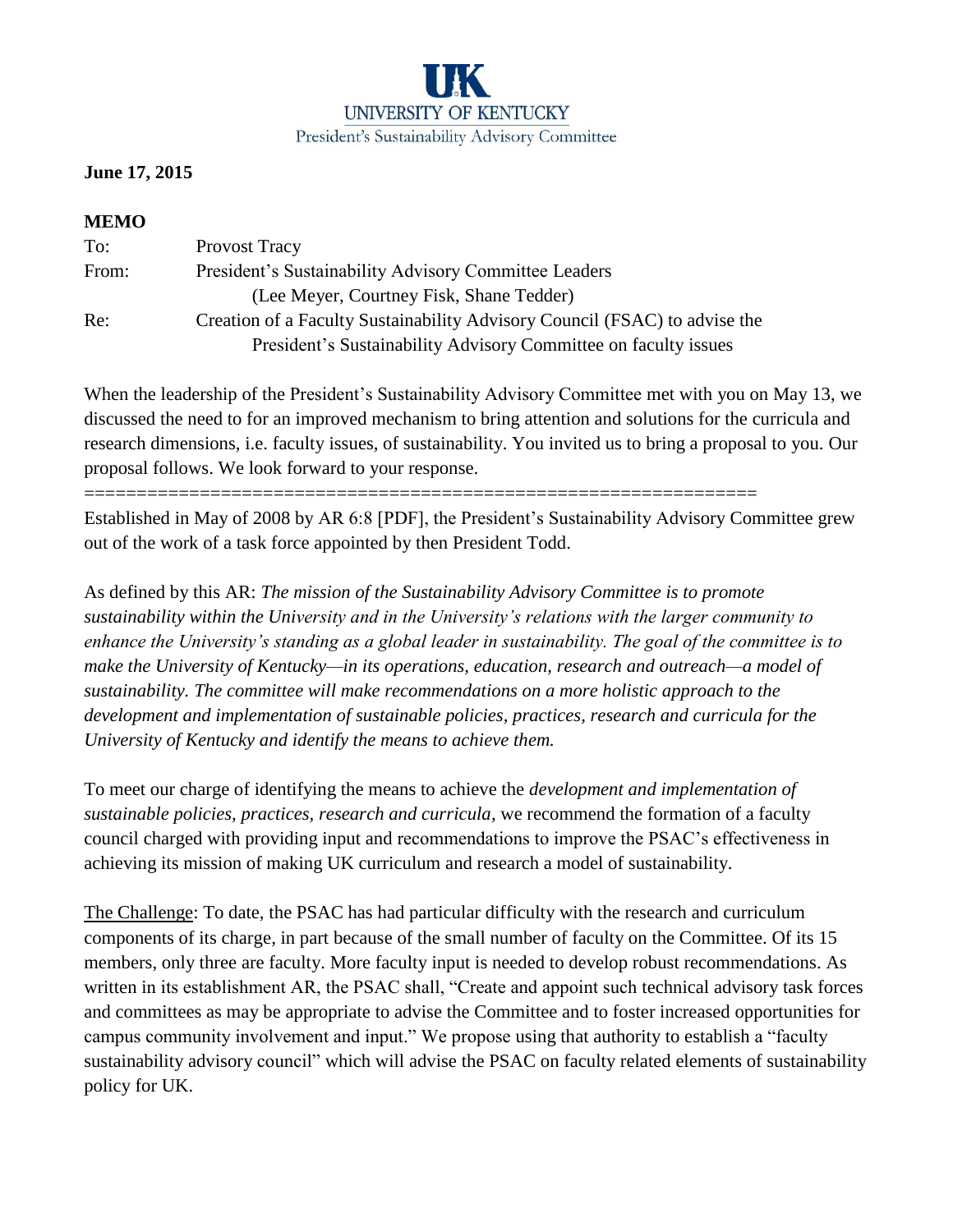Our proposed Faculty Sustainability Advisory Council (FSAC) would be composed of one faculty member from each of UK's colleges and centers recommended by the deans and directors, with final appointment from the Provost. This Council would be chaired by a faculty member of the PSAC. FSAC members would serve three year terms (initially randomly appointed for 1, 2 and 3-year terms). The FSAC would meet three times a year on an agenda developed in collaboration with the PSAC. We propose a sunset provision – after two years, the PSAC, in partnership with the Provost, will assess the value of the FSAC and determine if it should be continued.

The purpose of the FSAC is to provide input and recommendations to improve the PSAC's effectiveness in achieving its mission of making UK curriculum and research a model of sustainability. Specific examples might include sustainability related courses (Are there gaps? Is funding appropriately allocated?) and policies that incentivize sustainability-focused research (perhaps connected with the sustainability challenge grant program) and enhance success in extra mural funding.

Planned Deliverables from the FSAC:

- A review of benchmark universities and recognized national leaders in sustainability;
- A review of the current strength, weaknesses, opportunities and deficiencies regarding sustainability in the curriculum and research program at UK; including recommendations for new courses and programs and changes in funding structures and policies affecting research;
- Recommendations for short, medium and long-term goals and plans to pursue them;
- Recommendation for an assessment/review process 2-3 years into the future to evaluate the efficacy of the effort.

================================================== Response from Provost Time Tracy, June 22, 2015

Lee,

Thanks for sending this. I'm on vacation this week (though, apparently I haven't stopped working yet). I like the idea of getting more faculty input. I offer the following questions/suggestions:

1. I can appreciate trying to be inclusive by requiring a member from each college, but I worry as to whether we will get a truly interested party (faculty member) from each college and thus, less than desired participation. What if we made it a committee of 6-8 faculty who are truly interested in the topic (research shows that committees with more than 6-8 people lose true input and participation of all involved?

2. Rather than the appointments coming from the Provost's office, would it be better coming from the Senate and Senate Council? What you propose for them to do is great, but I worry about getting this accomplished with a committee of 15 spread across the colleges.

Thoughts? Tim